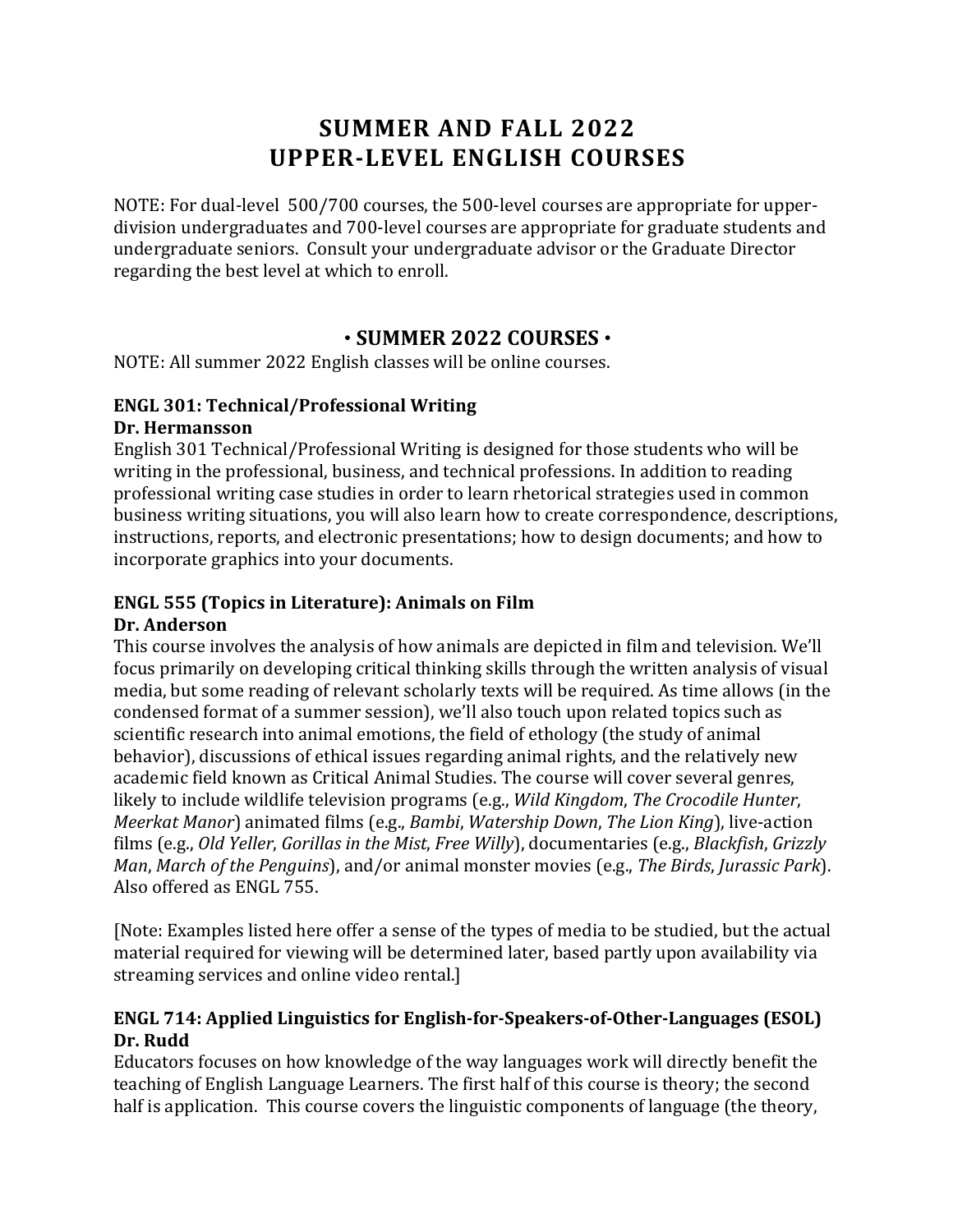Pragmatics-Phonology), providing an opportunity for educators to explore the relevance of linguistics to second/foreign language teaching and learning (the applied section). The course provides an overview of linguistic, sociolinguistic and psycholinguistic analyses as they pertain to the language proficiency and academic achievement of ELL students. Topics to be addressed include phonology, morphology, syntax, pragmatics, semantics, sociolinguistics, linguistic anthropology, language variation, first-language acquisition, second-language acquisition, written language, language processing, nonverbal communication, and the neurology of language.

### **ENGL 755 (Topics in Literature): Animals on Film Dr. Anderson**

See listing above for ENGL 555. Course content is the same for both sections, but students enrolling at the 700-level will have a somewhat higher amount of writing to complete.

## **FALL 2022 COURSES**

## **ENGL 301: Technical/Professional Writing**

#### **Dr. Hermansson or Ms. Larsen or Ms. Winters**

English 301 Technical/Professional Writing is designed for those students who will be writing in the professional, business, and technical professions. In addition to reading professional writing case studies in order to learn rhetorical strategies used in common business writing situations, you will also learn how to create correspondence, descriptions, instructions, reports, and electronic presentations; how to design documents; and how to incorporate graphics into your documents.

# **ENGL 304: Introduction to Writing about Literature**

#### **Dr. Anderson**

This course introduces students to several strategies for writing about literature, including close reading of the text itself, working with research material, and placing a literary text in its historical context. We will also review the broad field of literary theory and apply various theoretical approaches (such as feminist theory, ecocriticism, or psychological approaches) to written and visual texts. Written and verbal analysis of poetry, drama, and fiction will be required.

#### **ENGL 320: Literature and Film Dr. Hermansson**

This course introduces students to literary analysis and the basics of film "grammar" used in storytelling in order to make sense of the complex processes of adapting a work of literature into film. Students study a range of literature from at least two genres (for example: a number of short stories and a section of a Shakespearean play studied across multiple film adaptations) and methods of analyzing their adaptations in an informed way. The issues with fidelity (how "faithful" or "true" a film adaptation is) are contextualized in order to understand the limits of fidelity as an evaluative tool and a more neutral,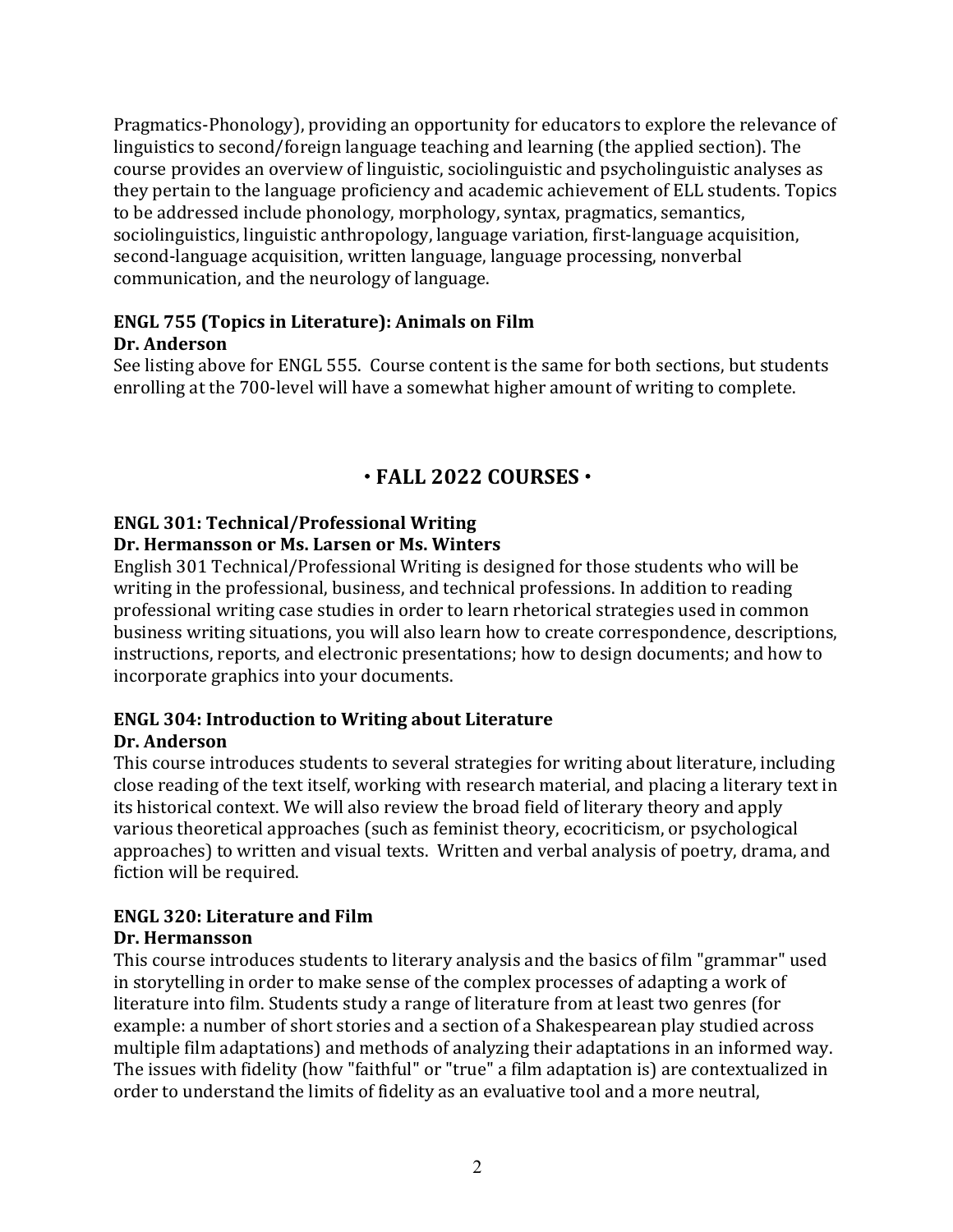descriptive language for adaptation is implemented. The course studies early, historical examples of film adaptation as well as up to date examples and introduces students to the many reasons why film has turned to literature for material. Students learn also to implement many of these techniques themselves in other media by way of storyboards, short screenplays, film pitches including casting and locations work, and even short film. This course does not require previous knowledge of literature or film. It can be taken for General Education credit. It can be taken by English majors even after having taken ENGL 304. It has obvious benefits for BSE students as well, who will be teaching in English classrooms using film as a resource.

# **ENGL 351: Fiction Writing and Editing**

## **Dr. Dearinger**

This is a fiction writing workshop which provides an overview of the history of the short story, introduces students to the craft of fiction's basic elements, and guides students in the completion of a single, complete, well-polished short story. Students will submit the same story at different stages of the writing process, and the professor and the student's peers will workshop each submission. Students will complete and revise their story, submitting it in its various stages in a final portfolio. Portfolios are graded on progress and on the quality of the final drafts of the stories. The remainder of the course will be devoted to reading and discussing short stories and a craft-related book.

#### **ENGL 352: Poetry Writing and Editing I Professor Washburn**

In this small class setting, students will write, share, and critique poems while reading professional contemporary American poetry. This course not only prepares students for further work in creative writing, but also serves well for those who will be teaching at the secondary level. Poets, fiction writers, and nonfiction writers will benefit from close work with diction, imagery, precision, and figurative language. This course supports the Creative Writing Minor and fulfills electives in the traditional English minor and major. Poetry Writing meets concurrently with Poetry Writing and Editing II (ENGL 452).

#### **ENGL 452: Poetry Writing and Editing II Professor Washburn**

See listing under ENGL 352. Students enrolling at the 400 level should have already taken ENGL 352.

#### **ENGL 479: Techniques in Teaching English Dr. Franklin**

A study of techniques and methods used in teaching English and the language arts in middle and secondary schools with emphasis on writing. The course also provides handson application in the development of instructional materials such as daily lesson plans, unit designs, and student-centered learning activities. The content and philosophy of the course is reflected in *Guidelines for the Preparation of Teachers of English* by the National Council of Teachers of English and the licensure standards of the Kansas State Department of Education. The course provides future English and language arts teachers with the skills necessary to develop appropriate and successful instruction through materials, methods,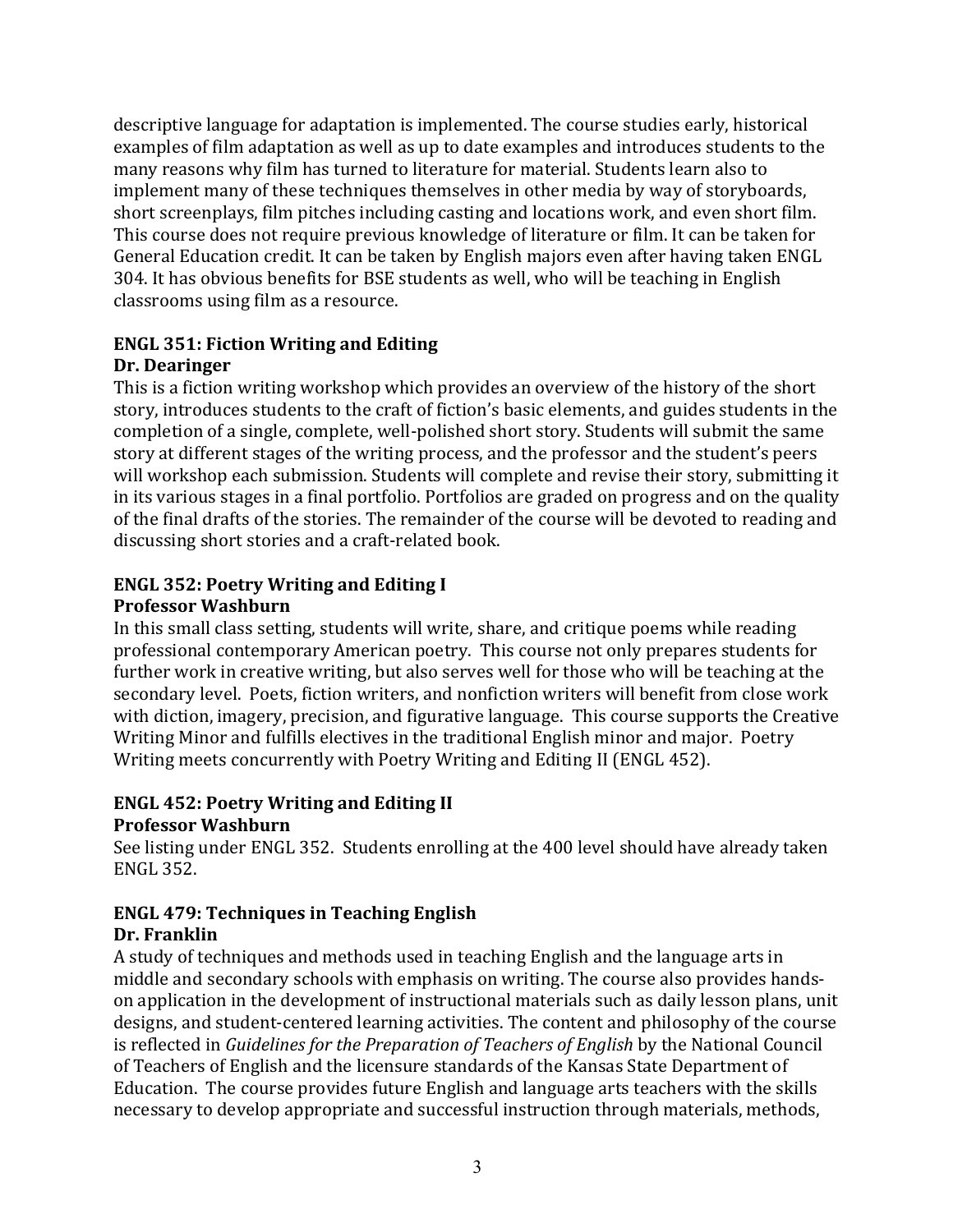and techniques, and reflects current approaches found in the on-going research and application of research in the professional literature. Applied theory as well as practicality is evidenced in the course. Students will understand theories of composition and composing processes to include developing ideas, focusing a topic, drafting, revising, editing, and "publishing"; understand the purpose and design of writing workshop; recognize current 'best practices" of writing instruction and evaluation of writing; theory and practice of mini-lessons; responding to student writing using a variety of accepted methodologies; computer-assisted instruction and the use of the Internet, digital and media literacy; Multi-Tiered System of Support (MTSS); collaborative learning; inclusion and remediation; professional development resources.

#### **ENGL 480: Internship**

#### **Dr. Franklin, supervisor**

Experience for students planning to become teachers. Field experience in the secondary classroom to complement competencies addressed in departmental methods courses. Prerequisites: Concurrent enrollment in ENGL 478 Literature for Middle and Secondary Schools or ENGL 479 Techniques for Teaching English in Middle and Secondary Schools is required. Must be taken immediately prior to ENGL 579 Supervised Student Teaching and Follow-Up.

# **ENGL 529: The Art of Discourse–Style**

## **Dr. Zepernick**

Style...we all know it's the key ingredient that makes writing powerful, but where does it come from? The goal of this class is to discover the source and master the art of style in our own writing. Reading and writing assignments for this course will be short but frequent, as our goal in undertaking this exploration of style is to put what we find to immediate use in short passages using our own content. This course meets concurrently with ENGL 875. Required texts: *Reading Like a Writer: A Guide for People Who Love Books and for Those Who Want to Write Them,* by Francine Prose; *How to Write Stunning Sentences: 100 Simple Exercises from Beloved Authors to Improve Your Sentence Writing Style*, by Nina Schuyler.

## **ENGL 565: American Genre-Short Story**

#### **Dr. Anderson**

This course offers a survey of American short stories, with primary emphasis on the  $19<sup>th</sup>$ ,  $20<sup>th</sup>$ , and  $21<sup>st</sup>$  centuries. The course will include the study of both well-known and lesserknown individual stories; an in-depth examination of the work of a few important authors; attention to how short stories reflect various literary and historical trends; and the development of strategies for interpreting and appreciating various writing styles. The course will cover a wide range of authors, but is likely to include figures such as Edgar Allan Poe, Nathaniel Hawthorne, Mary Wilkins Freeman, Alice Walker, James Baldwin, Tim O'Brien, and Gish Jen, among others.

### **ENGL 567: Topics in British Literature—Children's Literature and Film Dr. Hermansson**

This course will examine the development of British children's literature and film. Children's literature will be studied in the various contexts of: definitions and margins of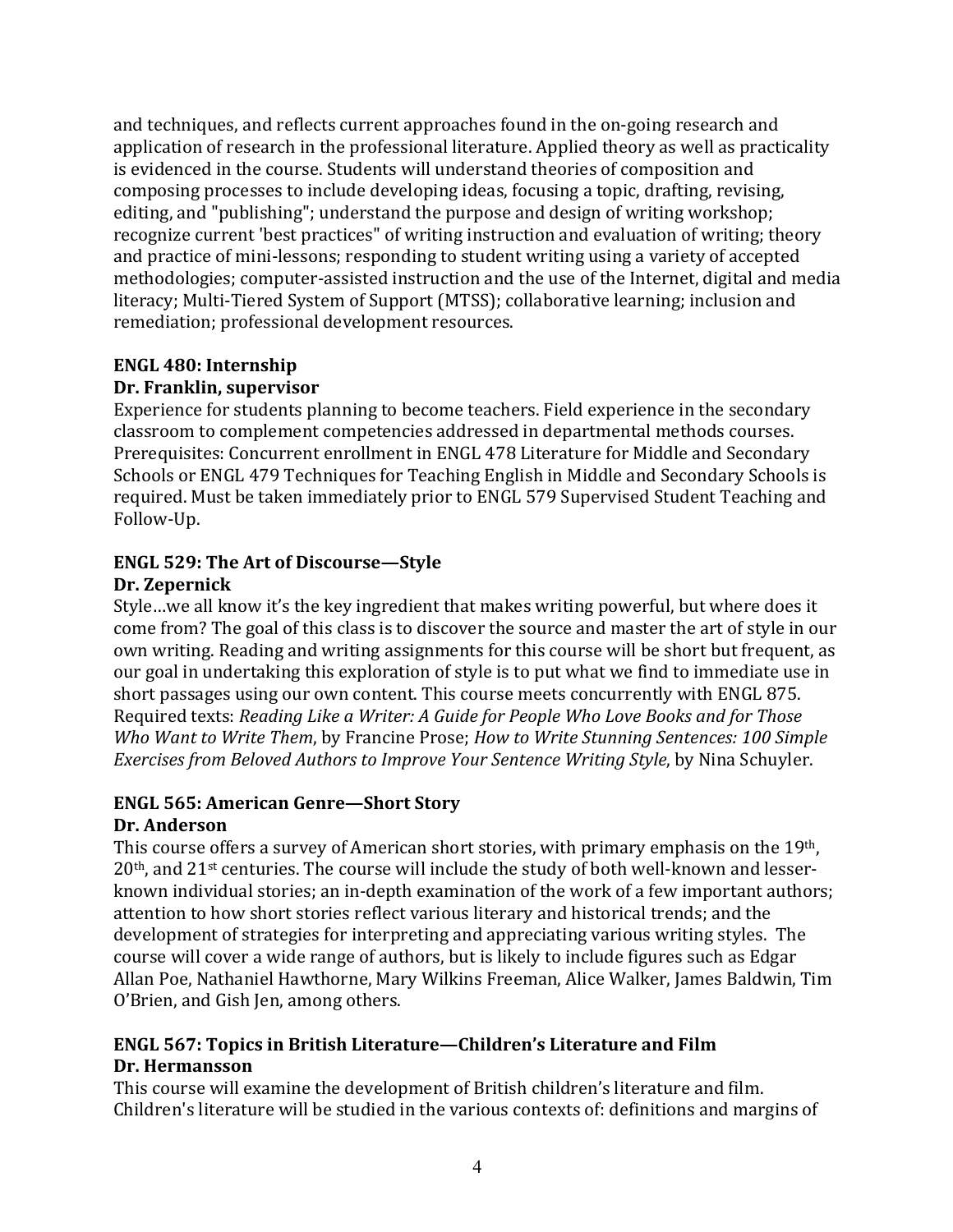classification; predominating literary trends and evolutions; historical constructions of the notion of "childhood," children's roles in society and the nature of children's education; the history of print technology, distribution and consumption and the rise of mass literacy; the canonical works as well as the underpinning values of canon construction; the emergence of children's literature as a field for various kinds of scholarship (socio-cultural, psychological, semiotic, literary-historical, intertextual, etc.). Children's film will be linked by adaptation to children's literature (not a separate study of its own) but will consider the parallel constructions of children's media, the constructed child viewer, and genre-specific conventions. No prior topic knowledge is presupposed but students will be expected to produce original upper division undergraduate research writing by the end of the course.

### **ENGL 570: International Literature Genre—The Norse Sagas** Dr. **Judd**

The Norse sagas are populated with Viking adventures, heroes and heroines, monsters and gods. This course will introduce students to Norse and Icelandic sagas and the cultural beliefs and practices that serve as backdrops to the sagas. We will read both *The Prose Edda* and *the Elder Edda* to develop our understanding of Norse mythology, and we will read several sagas, drawing predominantly on the mythical-heroic sagas and the Icelandic sagas, to get a sense of the unique character of the saga. Students will propose and write a research paper. Possible areas of research might center on exploring the relevance of historical influences to a specific saga, tracing a theme or motif through a variety of sagas, analyzing a saga from a particular critical perspective, or exploring the connections between a saga (or sagas) and a modern work of literature or film.

### **ENGL 579: Supervised Student Teaching and Follow-Up of Teachers Dr. Franklin, supervisor**

Available only to students enrolled in the professional semester. A supervising professor will visit each student teacher. Additional mentoring, outreach, and support are available to first-year teachers who maintain contact with the department. Concurrent enrollment in the professional semester is required.

## **ENGL 603: History of the English Language**

## Dr. Rudd

This course deals with the development of the English language from its origins to presentday British and American English. The course follows the evolution of the language in its main aspects of sound; word formation, syntax, and vocabulary; the cultural influences on change, and their reflection in the language; and social attitudes affecting language usage. The objective is to introduce you to the history of the English language, and the focus will naturally be on language change. Not only will we examine how English has changed phonologically, morphologically, syntactically, and lexically, but also, from a social perspective, *why* the language changes may have occurred. By the end of the semester, you should have a good understanding of the evolution of English from its Proto Indo-European roots to its worldwide varieties at the present.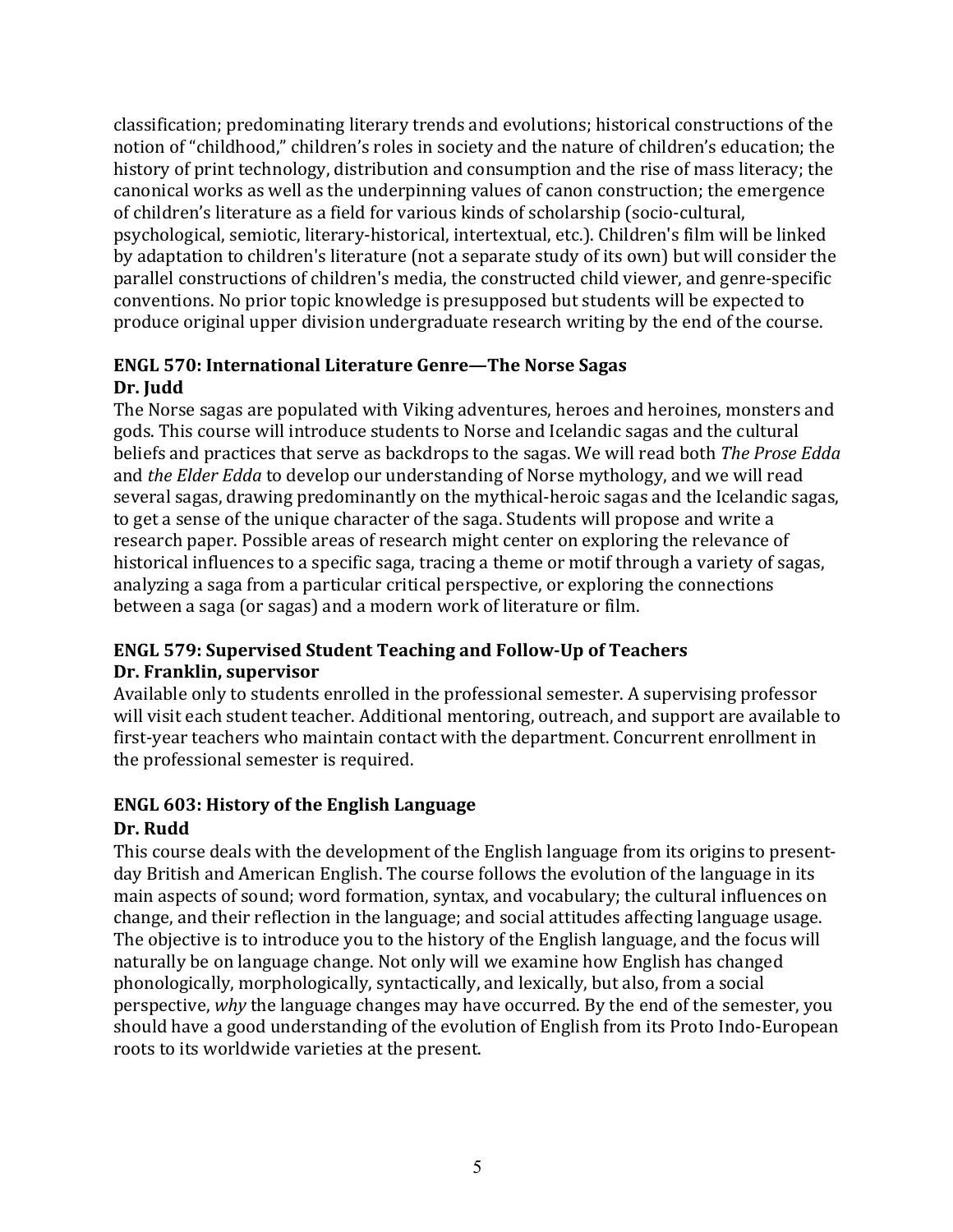#### **ENGL 619: Shakespeare Dr. McCallum**

We'll read representative works in each of the playwright's three major genres: tragedy, comedy, and history. We'll supplement our study of plays such as *Romeo and Juliet*, Titus Andronicus, Hamlet, Macbeth, Henry IV (Part 1), *A Midsummer Night's Dream, Twelfth Night*, and *The Tempest* with an examination of the various contexts—historical, social, biographical, intellectual, professional—in which Shakespeare composed and produced his dramas. This course will require students to read closely, to discuss vigorously, and to practice sound, methodical research techniques as they acquaint themselves with the current field of Shakespearean studies.

### **ENGL 651: Writing and Publishing Fiction Dr. Dearinger**

This workshop class covers advanced work in fiction writing and creating publishable manuscripts, as well as best practice approaches to publishing fiction. As it is a workshop class, students are expected to write and discuss each other's work throughout. Students will also read both short fiction by professional writers and fiction craft and theory texts.

## **ENGL 699: Senior Seminar**

## **Dr. Carlson**

A capstone course for senior English majors. B.S.Ed. English students should take this course in the semester right before their professional semesters, and B.A. English majors should take this course in their last semesters at PSU. The course assesses the student's abilities in a major portfolio, and allows the student to assess the English Department. Students also write resumes and cover letters or statement of intents for graduate school, are trained in interviewing techniques, develop networking skills, and spend time speaking to professionals in their chosen fields. The course is one credit and required for all English majors.

#### **ENGL 771: Major Authors: Chaucer Dr. Zepernick**

Who was Chaucer? The first world-class literary figure to write in English. Soldier. The first major author of the English language. Diplomat. The father of English literature. Civil servant. The first great chronicler of the middle class. Member of Parliament. The first English exponent of the art of character development in fiction. Landowner. The creator of the most famous woman in English literature. Philosopher of human nature. This class will examine Chaucer's two towering literary achievements—*The Canterbury Tales* and *Troilus* and *Criseyde*—in their historical, cultural, philosophical, and literary contexts. Required texts: *The Canterbury Tales*, by Geoffrey Chaucer, 2nd edition, (Eds. Robert Boenig and Andrew Taylor); *Troilus and Criseyde*, by Geoffrey Chaucer (Ed. Stephen Barney); *Geoffrey Chaucer's The Canterbury Tales: A Casebook.* (Ed. Lee Patterson).

### **ENGL 810: Research Methods Dr. McCallum**

No single class in Research Methods can impart all the knowledge the student is ever going to need for conducting research at the graduate level and beyond. Such a course can,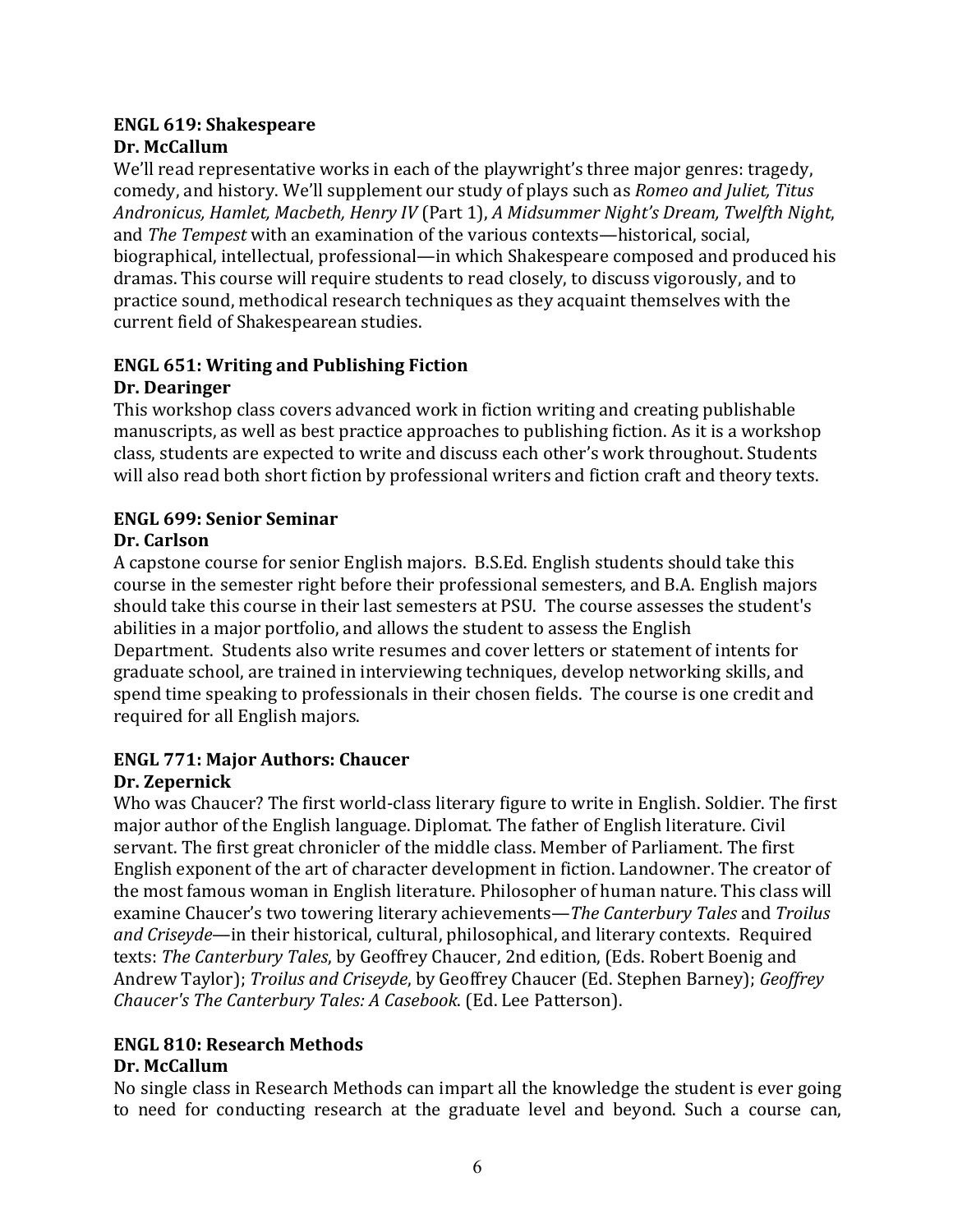however, acquaint the student with many of the methods professional scholars use when they conduct their own inquiries. *Method* is the key word here, for though the course will acquaint the student with the resources available here at PSU and elsewhere for those conducting literary research at the graduate level, it will place at least an equal emphasis upon giving the student practice in framing questions relevant to such research, in organizing his or her research, and in compiling and reporting upon the results of that research.

# **ENGL 820: Literary Theory**

### **Dr. Carlson**

This class reviews the major literary theories in the  $20<sup>th</sup>$  and  $21<sup>st</sup>$  centuries, including New Criticism and psychoanalytic, Marxist and reader-response theories. The class also introduces you to structuralism and deconstruction, and reviews feminist, LGBTIA and African-American approaches to literary theory. We'll also look at more recent theories, like Digital Humanities and Ecocriticism. The goals of the class are to help you understand the major ideas in each literary theory and apply specific theories to literary works.

#### **ENGL 845: Problems in Teaching Composition** Dr. **Judd**

This course is open *only* to Graduate Teaching Assistants in the Department of English and Modern Languages. A two-semester enrollment is required in the first year of the teaching assistantship. English 845 provides new Graduate Teaching Assistants a basic understanding of key strategies and techniques for teaching writing and provides applied and practical guidance on such matters as planning instruction, responding to and evaluating writing, creating writing assignments, conferencing with students, creating and guiding an effective classroom teaching and learning environment, and attending to the "nuts and bolts" issues of classroom practice. Students will conduct both individual and collaborative presentations based on required readings in the textbook and ancillary materials. Content varies by semester.

## **ENGL 850: Creative Writing Workshop—Fiction Dr. Dearinger**

This course covers advanced work in fiction writing and creating publishable manuscripts, as well as best practice approaches to publishing fiction. ENGL 850 is a graduate-level fiction workshop that meets concurrently with the senior undergraduate workshop (ENGL 651). The course is open to all graduate students, presuming they have some fiction writing background, but graduate students who are not in the creative writing fiction program should enroll at the 751 level. As it is a workshop class, students are expected to write and discuss each other's work throughout. Students will also read both short fiction by professional writers and fiction craft and theory texts.

## **ENGL 875: Seminar—Creative Writing Craft and Analysis Prof. Washburn**

In this course students will study the crafts of fiction and poetry and practice writing professionally about craft elements in creative works.